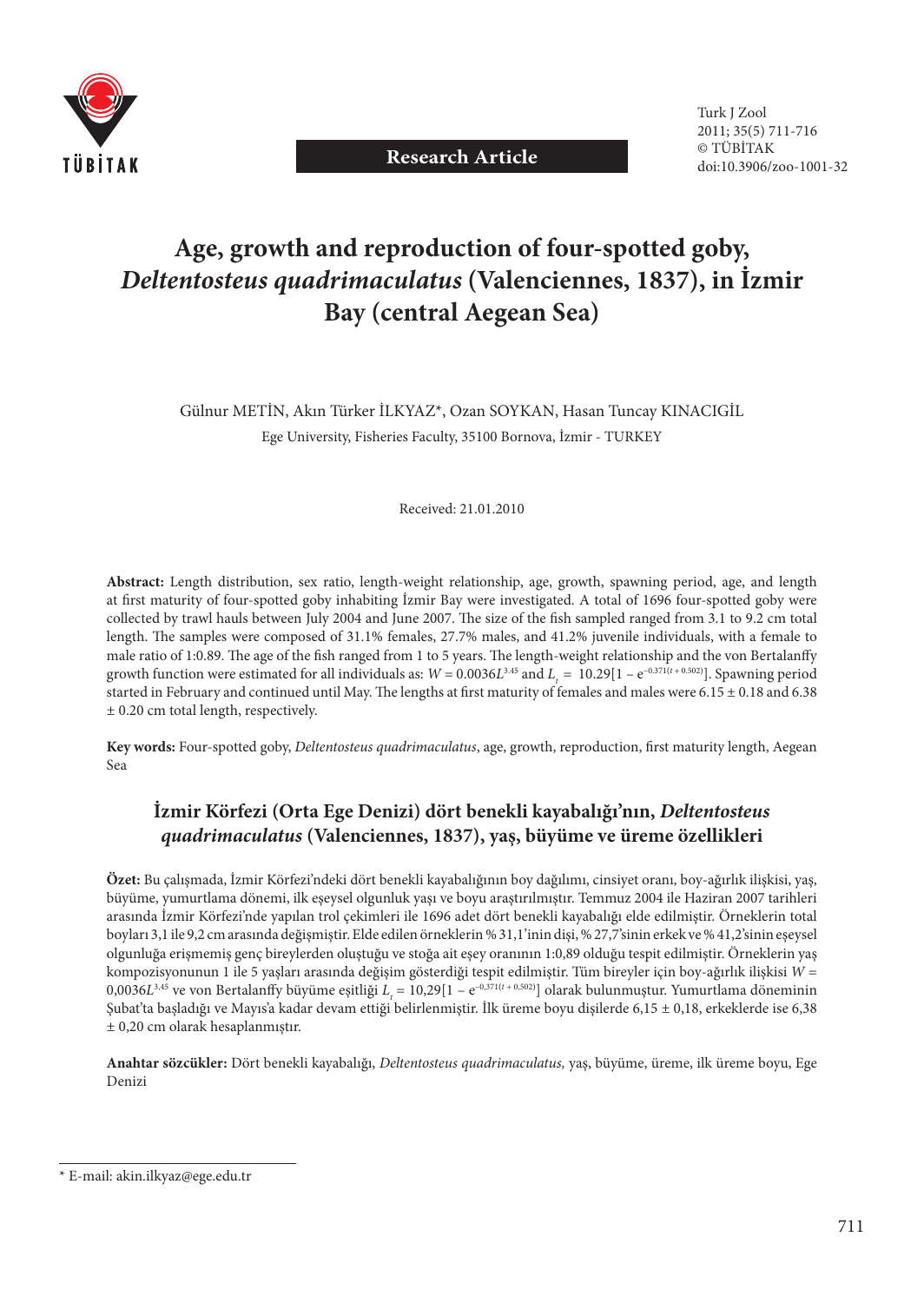Age, growth and reproduction of four-spotted goby, *Deltentosteus quadrimaculatus* (Valenciennes, 1837), in İzmir Bay (central Aegean Sea)

### **Introduction**

Four-spotted goby, *Deltentosteus quadrimaculatus* (Valenciennes, 1837), is a member of the family Gobiidae. Its geographical distribution ranges from the Eastern Atlantic (26°N) to Mediterranean (19°N) (Froese and Pauly, 2009). Although its depth distribution was determined to reach 333 m (Mytilineou et al., 2005), it generally inhabits muddy bottoms with the 10-90 m depth range. It commonly feeds on polychaetes and natantian decapods (Lapropoulou and Markakis, 1998). Some of the amphipods and copepods such as *Longipedia scotti* composed the juvenile diet of this species (Tito de Morais and Bodiou, 1984). The main predators of the species are john dory (*Zeus faber*) (Bell and Harmelin, 1983), tub gurnard (*Chelidonichthys lucernus*) (Morte et al., 1997), rufus snake eel (*Ophichthus rufus*) (Casadevall et al., 1994), fourspot megrim (*Lepidorhombus boscii*), and megrim (*Lepidorhombus whiffi agonis*) (Morte et al., 1999). It is considered a non-commercial species usually remaining in the discarded part of the bottom trawl catch (Machias et al., 2001). Studies carried out so far are limited to descriptions of the unusual pattern of the free neuromasts on the caudal fin (Ahnelt and Scattolin, 2005) and on length-weight relationships in the Balearic Islands (Merella et al., 1997), in the Mediterranean (Morey et al., 2003), in the north of the Aegean Sea (Lamprakis et al., 2003), and off the East Atlantic coasts of Spain (Mata et al., 2008).

This paper presents new information on population parameters such as length distribution, sex ratio, length-weight relationship, age, growth, spawning period, age, and length at first maturity of the four-spotted goby for the central Aegean Sea.

## **Materials and methods**

A total of 1696 four-spotted goby individuals were collected from trawl hauls taken from İzmir Bay (38°40ʹN 26°31ʹE and 38°2ʹN 26°8ʹE) by R/V Egesüf (26.8 m length, 463 HP engine, and 110 gross tons weight) from July 2004 through June 2007. The sampling was carried out at midday and the samples were collected at monthly intervals. The trawl surveys were performed using a traditional bottom trawl in 30 to 70 m depths on sandy and muddy bottoms.

The cod-end was knotless diamond-shaped mesh and made of polyamide (PA) material with 22 mm stretched mesh size. The towing durations were 1 h and the average towing speed was 2.3 knots (ranging between 2.2 and 2.4 knots).

All captured individuals were transported in ice to the laboratory for analyses. Total length (*L*) of each individual was measured to the nearest mm, total weight (*W*) and gonad weight (*W g* ) were measured to the nearest 0.01 g, and sex was recorded. Sex was determined by macroscopic analysis of the gonads and the maturity stages were assessed according to Gunderson's (1993) scale: stage I: immature; stage II: resting; stage III: developing; stage IV: ripe; and stage V: spent. The sex ratio (female:male) was calculated and a chi-square test was used to detect differences in the sex ratio. One-way ANOVA was done to check for differences in mean length of the sexes.

The relationship between length and weight was established as  $W = aL^b$ , where *W* is total body weight (g), *L* is total length (cm), and *a* and *b* are coefficients (Ricker, 1973). The parameters *a* and *b* of length-weight relationships were estimated by linear regression analysis on log-transformed lengths and weights. The degree of association between the variables was estimated by the determination coefficient  $(R^2)$ . The growth type was identified by Student's t-test, which was applied to determine the significance of differences between the isometric growth ( $b = 3$ ) and allometric growth ( $b \neq 3$ ).

For the age determination, a total of 266 individuals were selected from each 0.5 cm size interval to represent all length groups. The sagittal otolith pairs were removed and cleaned, and stored in dry conditions inside the microplate. Age determination was performed using a stereoscopic zoom microscope under reflected light against a black background. Opaque and transparent rings were counted: 1 opaque zone, together with 1 transparent zone, was considered the annual macrostructure. Age estimations were made by 2 independent readers.

A von Bertalanffy growth function was fitted to size-at-age data using standard nonlinear optimization methods (Sparre and Venema, 1998). The function  $L_t = L_{\infty}[1 - e^{-k(t-t_0)}]$  was applied to the data where  $L<sub>t</sub>$  is the fish length (cm) at the time  $t$ (year),  $L_{\alpha}$  is the asymptotic length (cm),  $k$  is the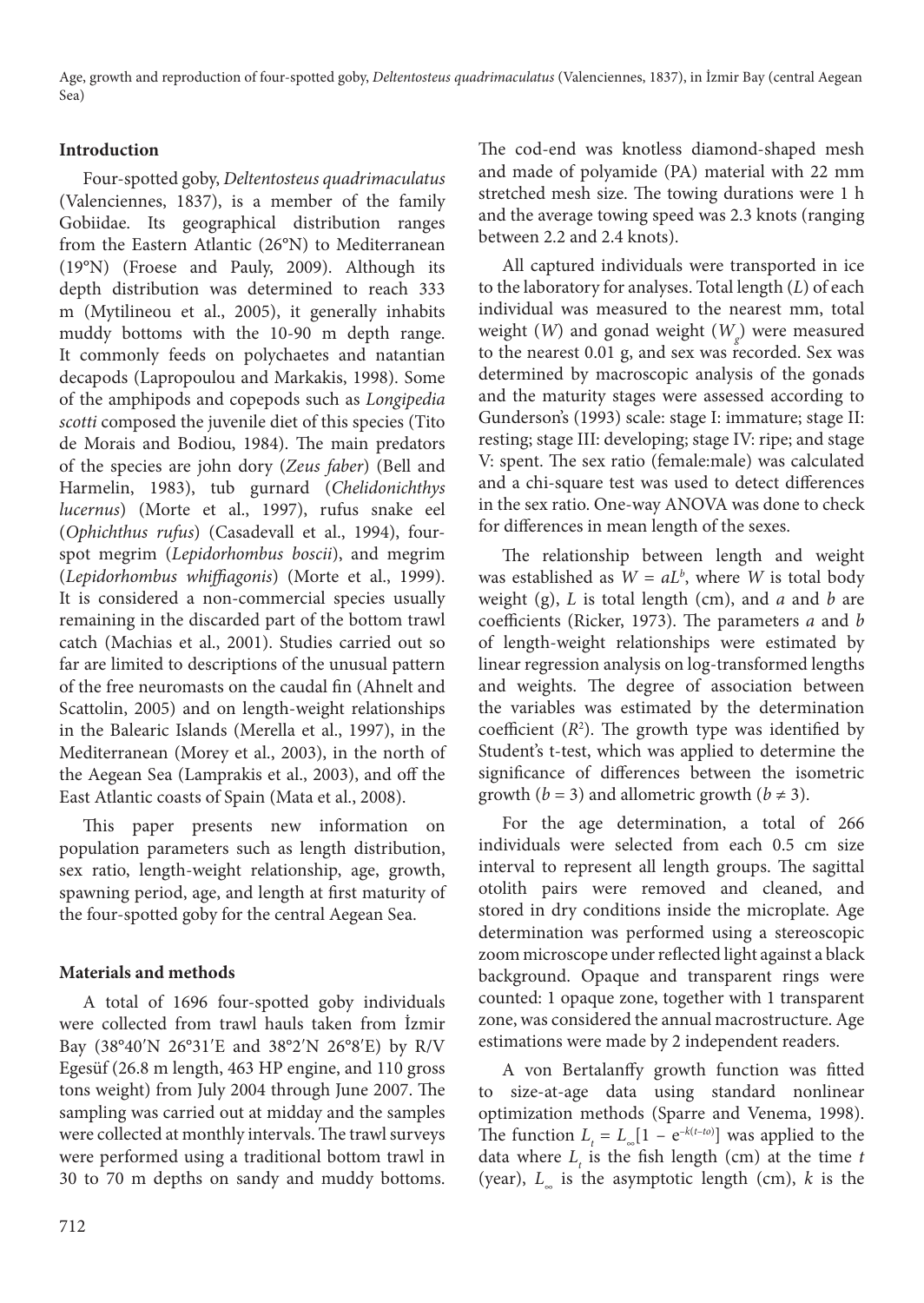growth coefficient that describes the rate at which asymptotic length is approached (year<sup>-1</sup>), and  $t_o$  (year) is the hypothetical time at which the fish length was equal to zero. Munro's growth performance index  $(\varphi' = \log(k) + 2\log(L))$  was calculated to provide information for comparing fish growth with different populations (Pauly and Munro, 1984).

Spawning period was established from the variations of the monthly values of the gonadosomatic index (*GSI*) calculated as  $GSI = [W_g/(W - W_g)] \times$ 100, where  $W_{\rm g}$  is the gonad weight (g) and *W* is the total weight  $(g)$  of fish (Ricker, 1975). Length at first maturity  $(L_m)$  was defined as the length at which 50% of the population investigated is near to spawning (King, 1996). A logit function was used to assess the proportion of the mature individuals by size class using nonlinear regression (İlkyaz et al., 1998). The equations

and

$$
r(l) = \frac{e^{a+bl}}{1 + e^{a+bl}}
$$

$$
L_m = \frac{-a}{b}
$$

 $a + b$ l

+

were applied, where *r*(*l*) is the proportion of matures in each length class  $(\%)$ , *l* is the fish length (cm), *L*<sub>m</sub> is the mean length at sexual maturity (50%, cm), *a* is intercept, and *b* is slope.

#### **Results and discussion**

During the study period, a total of 1696 individuals were sampled; 527 were females (31.1%), 470 were males  $(27.7%)$ , and 699 were juveniles  $(41.2%)$ . The sex ratio (female:male) was calculated as 1:0.89 and it was not significantly different from unity ( $\chi^2$  = 3.26,  $P > 0.05$ ), corresponding to what is observed for most fish species (Nikolsky, 1963).

The minimum size observed in December was 3.1 cm total length (Figure 1), corresponding to a weight of 1.3 g, while the maximum size found in November was 9.2 cm total length for a weight of 4.3 g. The smallest individual was reported as 4.2 cm for the Western Mediterranean (Morey et al., 2003), while the largest one was 10.3 cm for the north Aegean Sea (Lamprakis et al., 2003) in previous studies. This difference was probably due to the regional, sampling timing, and sampling gear differences. The average total length and total weight of the individuals were calculated as 7.08



Figure 1. Total length-frequency distribution of the four-spotted goby (*Deltentosteus quadrimaculatus*) in the central Aegean Sea.

 $\pm$  0.02 cm and 3.28  $\pm$  0.03 g ( $\overline{x}$   $\pm$  se), respectively. The average length of the females was  $7.17 \pm 0.03$  cm, and for males  $7.37 \pm 0.03$  cm; the ANOVA showed that average body length differed significantly between the sexes ( $F = 24.4$ ,  $P < 0.05$ ).

The overall length-weight equation was  $W =$ 0.0036*L*<sup>3,45</sup>, while for females it was  $W = 0.0032L^{3.52}$ and for males  $W = 0.0049L^{3.29}$  (Figure 2). The *b*-values showed a significant difference in isometric growth for both sexes (for females 95% CI of  $b$  ( $CI<sub>b</sub>$ ) = 3.44-3.61; for males  $CI_b = 3.19 - 3.40$  and all fishes  $CI_b =$ 3.41-3.50, t-test,  $P < 0.05$ ). The t-test results show that positive allometric growth was observed for males, females, and all fish. Results of studies carried out on the length-weight relationship of the species (Table) indicate that positive allometric growth has already been observed elsewhere.

Age of the four-spotted goby individuals ranged between 1 and 5. The age group 3  $(38.5%)$  was dominant, followed by age groups 2 (33.1%), 4  $(15.4\%), 1 (7.1\%), and 5 (5.9\%).$  The four-spotted goby achieves a mean length of approximately 4.40  $\pm$  0.16 cm in the 1st year; 6.27  $\pm$  0.10 cm in the 2nd;  $7.47 \pm 0.06$  cm in the 3rd;  $8.26 \pm 0.04$  cm in the 4th;  $8.98 \pm 0.06$  cm in the 5th year  $(x \pm s$ e). The asymptotic length  $(L_>)$  10.29 cm; the asymptotic weight  $(W_$ ) was 11.29 g; the theoretical age of the fish prior to hatching from the egg  $(t_o)$  was  $-0.502$ year; and the growth coefficient  $(k)$  was 0.371 year<sup>-1</sup>  $(R^2 = 0.995)$ . For all fish, the growth model was  $L_t =$  $10.29[1 - e^{-0.371(t + 0.502)}]$  and the growth performance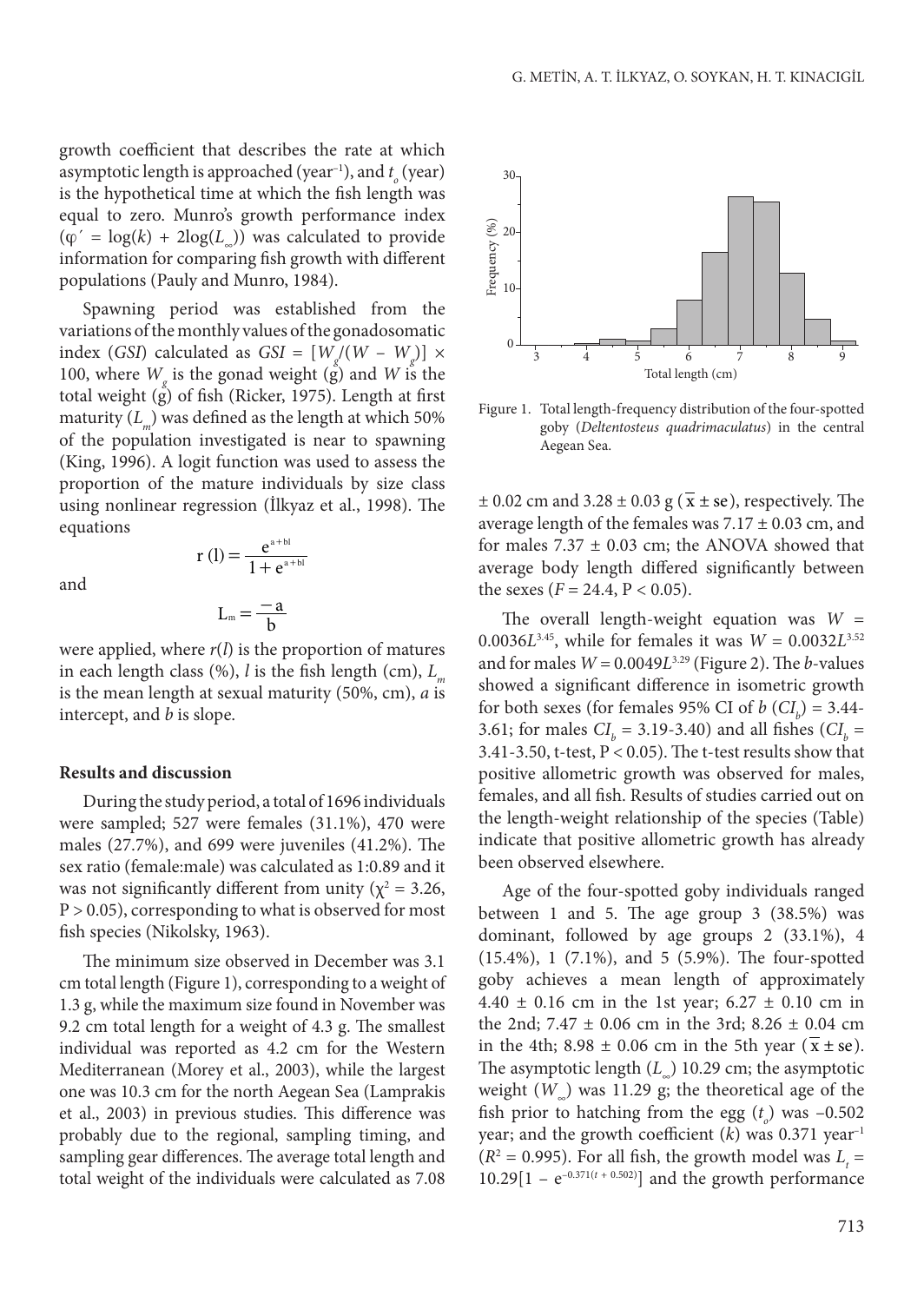Age, growth and reproduction of four-spotted goby, *Deltentosteus quadrimaculatus* (Valenciennes, 1837), in İzmir Bay (central Aegean Sea)



Figure 2. Length-weight relationships of the four-spotted goby (*Deltentosteus quadrimaculatus*) in the central Aegean Sea.



Figure 3. The von Bertalanffy growth curve of the four-spotted goby (*Deltentosteus quadrimaculatus*) in the central Aegean Sea.

index  $(\varphi')$  was 1.59 (Figure 3). The asymptotic length value was calculated as a little higher than the size of the largest fish, and the growth coefficient value indicated relatively rapid attainment of maximum size. The growth analysis shows that more than half of their growth occurs in the first 2 years of their life span. The four-spotted goby attained 42.8% of the asymptotic size during its  $1<sup>st</sup>$  year and 60.9% by the 2<sup>nd</sup> year of their life. These calculated values are reported for the first time for four-spotted goby.

Monthly average gonadosomatic index (GSI) values of females and males are given in Figure 4.

Table. Length-weight relationships of the four-spotted goby (*Deltentosteus quadrimaculatus*) caught in İzmir Bay (the present study) and other different geographic areas. With *n*: number of specimens;  $L_{min}$ - $L_{max}$ : length range of specimens; *a* and *b*: intercept and slope of the relationship;  $R^2$ : coefficient of determination;  $\Sigma$ : sexes combined.

| Author(s)               | Sex                                                                                                                                         | $\boldsymbol{n}$ | $L_{\scriptscriptstyle min}\text{-}L_{\scriptscriptstyle max}$ | $\boldsymbol{a}$ | b      | $R^2$ | Area                                   |
|-------------------------|---------------------------------------------------------------------------------------------------------------------------------------------|------------------|----------------------------------------------------------------|------------------|--------|-------|----------------------------------------|
| Marella et al. (1997)   | Σ                                                                                                                                           | 28               | $7.0 - 9.2$                                                    | 0.0074           | 3.05   |       | Balearic Islands                       |
| Lamprakis et al. (2003) | Σ                                                                                                                                           | 1010             | $4.3 - 10.3$                                                   | 0.0038           | 3.368  | 0.928 | Thracian Sea (Greece)                  |
| Morey et al. (2003)     | Σ                                                                                                                                           | 47               | $4.2 - 9.7$                                                    | 0.0022           | 3.6321 | 0.857 | Balearic Islands and Iberian Peninsula |
| Mata et al. (2008)      | Σ                                                                                                                                           | 53               | $5.0 - 7.5$                                                    | 0.008            | 3.23   | 0.91  | Spanish South-Atlantic                 |
|                         | Σ                                                                                                                                           | 1696             | $3.1 - 9.2$                                                    | 0.0036           | 3.45   | 0.940 |                                        |
| The present study       | $\Omega$                                                                                                                                    | 527              | $5.0 - 9.1$                                                    | 0.0032           | 3.52   | 0.924 | İzmir Bay (Aegean Sea)                 |
|                         | $\mathcal{S}% _{M_{1},M_{2}}^{\ast }=\mathcal{S}_{M_{1},M_{2}}^{\ast }=\mathcal{S}_{M_{1},M_{2}}^{\ast }=\mathcal{S}_{M_{1},M_{2}}^{\ast }$ | 470              | $5.5 - 9.2$                                                    | 0.0049           | 3.29   | 0.889 |                                        |
|                         |                                                                                                                                             |                  |                                                                |                  |        |       |                                        |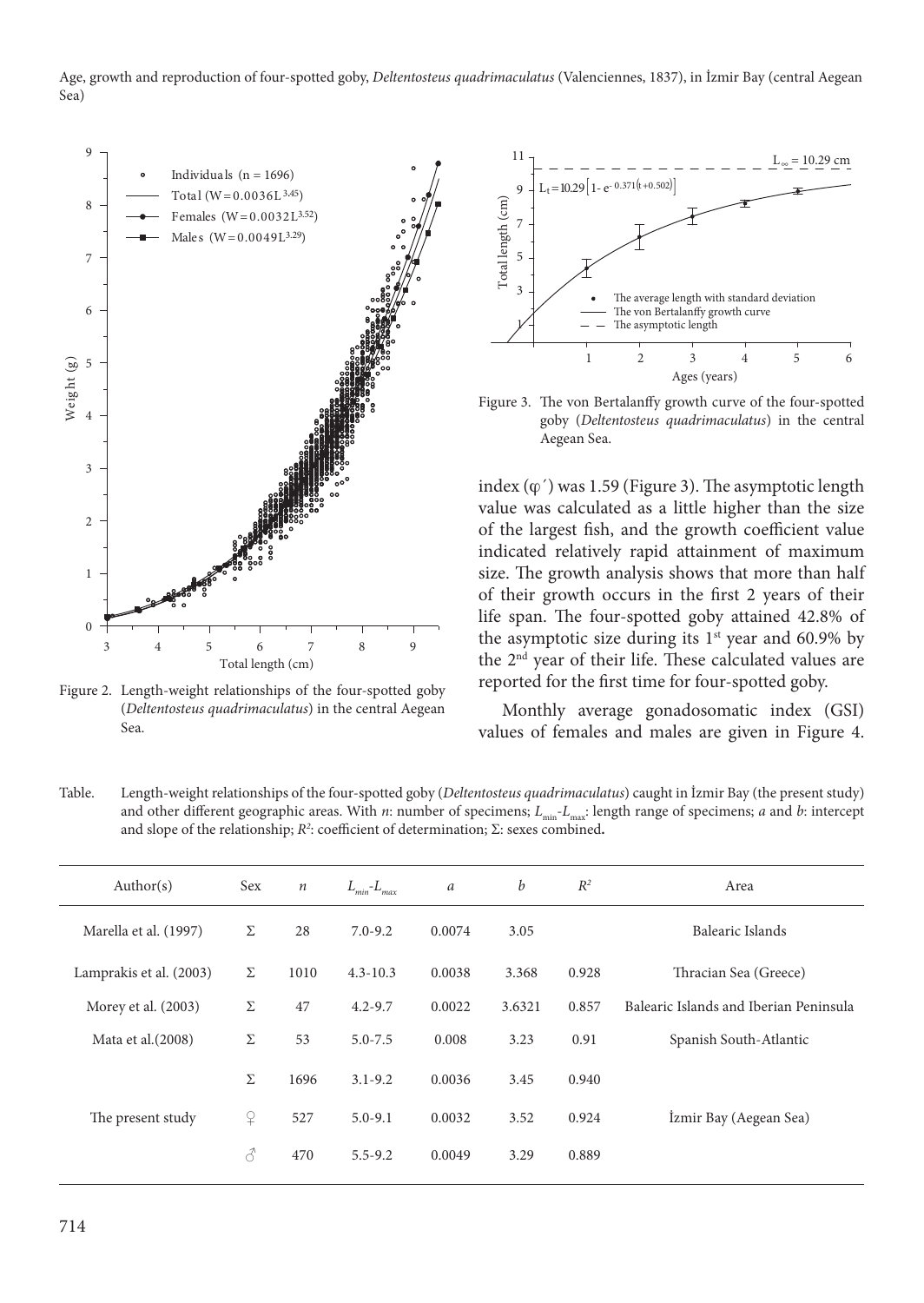

Figure 4. Monthly average gonadosomatic index (*GSI*) values (%) with standard error for females and males of the four-spotted goby (*Deltentosteus quadrimaculatus*) in the central Aegean Sea.

The male gonads were rather smaller than the female gonads. For both sexes, gonads start to mature in December and the maximum average gonadosomatic index value was observed in February for females  $(7.45 \pm 0.44)$  and males  $(1.48 \pm 0.04, (GSI \pm se))$ . The male gonadosomatic index values show that the spawning period of the four-spotted goby started in February and continued until July. However, the female gonadosomatic index values indicated that the spawning period ended in May even if no female was caught in June and July. The spawning period of the four-spotted goby in the central Aegean Sea starts in February and continues until May. Similarly, reproduction period was reported by Miller (1986) to be between March and May in the Mediterranean, and other northeastern Atlantic and the Mediterranean gobies reproduction periods were reported between spring and mid-summer. This indicates that the spawning period, closely related with the ecological characteristics of the water system, is nearly same for the Mediterranean gobies.

It was observed that the smallest female and male were 5.0 and 5.5 cm total length respectively, both being 1 year old. Gonad maturity for 50% of the individuals  $(L_m \pm s\epsilon)$  was found to be 6.15  $\pm$ 0.18 cm total length for females ( $a = -30.869$ ,  $b =$ 5.022,  $R^2 = 0.912$ ) and  $6.38 \pm 0.20$  cm for males (*a* 



Figure 5. Estimation of the length at first maturity (vertical lines) of the four-spotted goby (*Deltentosteus quadrimaculatus*) for females and males in the central Aegean Sea.

 $= -37.349$ ,  $b = 5.853$ ,  $R^2 = 0.945$ ) (Figure 5). These sizes correspond to individuals 2 years old for both sexes. The *L<sub>m</sub>* values show that females reach the first maturity length earlier then males despite the same first maturity age. The average lengths also show that males were significantly larger than females. These differences may be explained by the better reproductive success of larger males shown by other goby species (Lindström and Hellström, 1993; Sasal et al., 1996; Kovačić, 2001) or the higher mortality rate in older females caused by greater reproductive effort than in males (Miller, 1984; Joyeux et al., 1991).